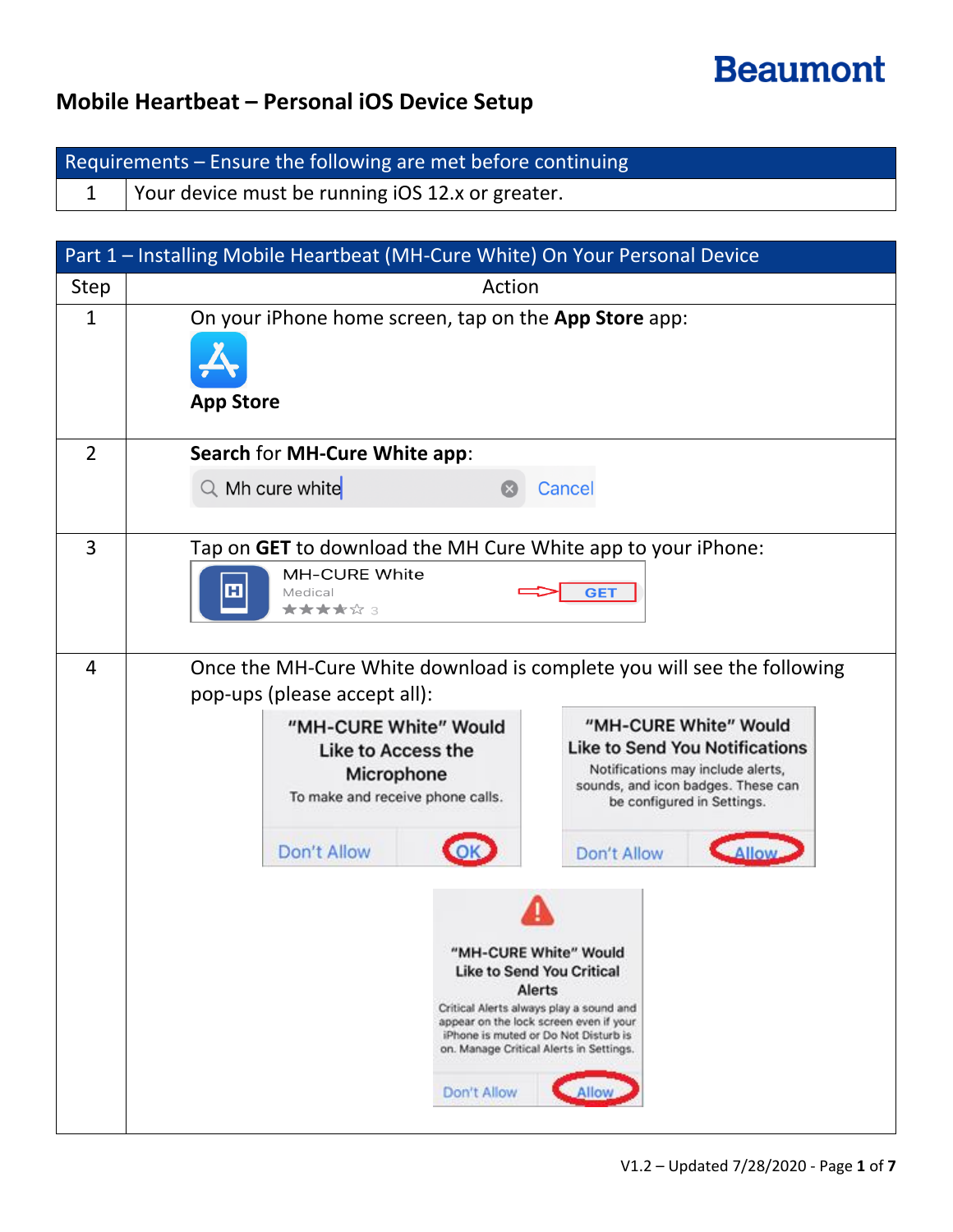|                | Part 1 - Installing Mobile Heartbeat (MH-Cure White) On Your Personal Device                                                                                                                                    |
|----------------|-----------------------------------------------------------------------------------------------------------------------------------------------------------------------------------------------------------------|
| Step           | Action                                                                                                                                                                                                          |
| 5              | Tap on OPEN to launch MH-Cure White.<br><b>MH-CURE White</b><br>田<br><b>OPEN</b><br>Medical<br>*****3                                                                                                           |
| 6              | On the MH-Cure login screen, type bhp-p on the USERNAME line to connect to<br>MH-Cure system profile. No Password needs to be entered before tapping<br>Login<br>Log in<br><b>USERNAME</b><br>bhp-p<br>PASSWORD |
| $\overline{7}$ | You will see the following pop-up. Tap OK to proceed.<br>Success!<br>Log in to Personal                                                                                                                         |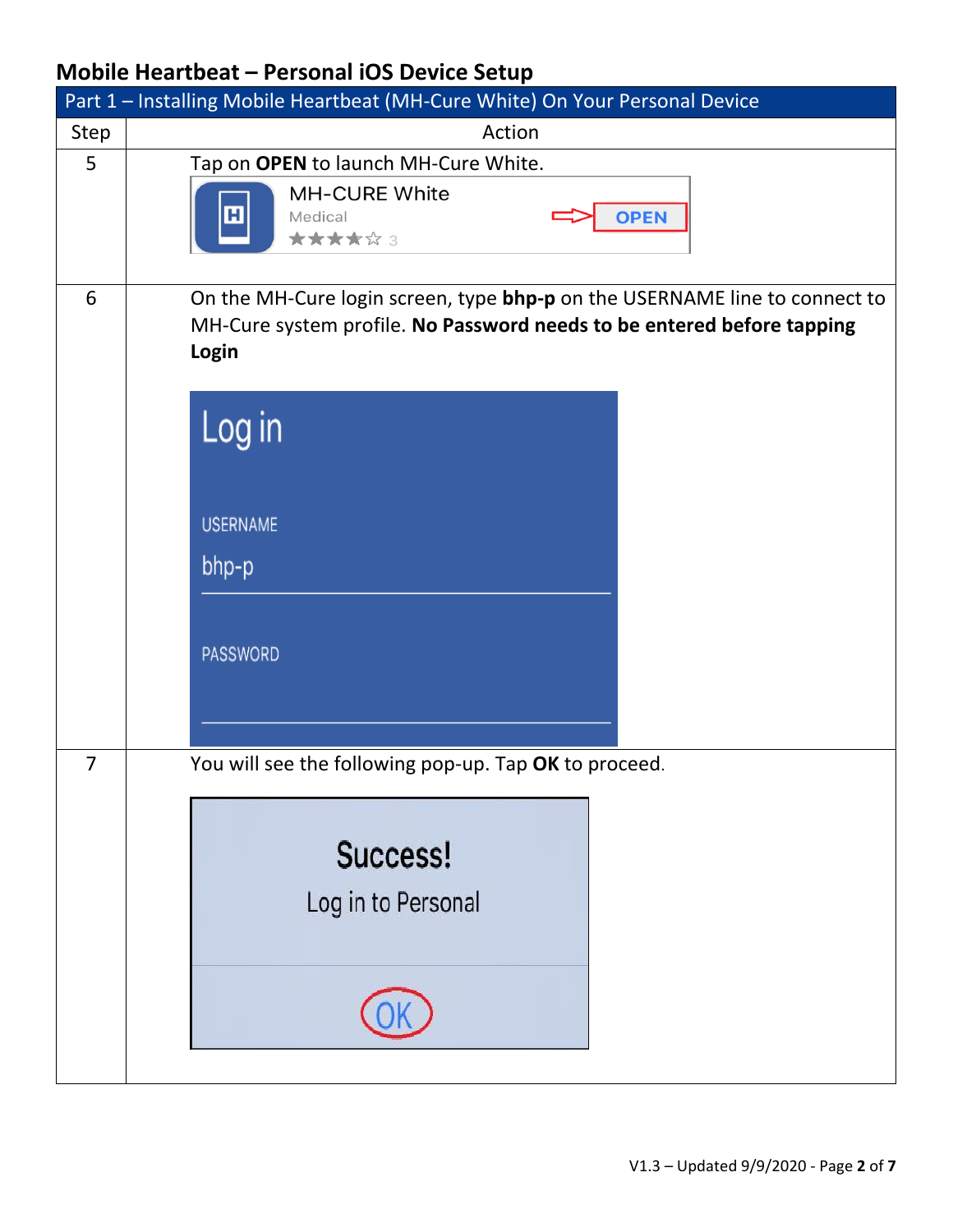|             | Part 1 - Installing Mobile Heartbeat (MH-Cure White) On Your Personal Device                                                                                                                                                                    |
|-------------|-------------------------------------------------------------------------------------------------------------------------------------------------------------------------------------------------------------------------------------------------|
| <b>Step</b> | Action                                                                                                                                                                                                                                          |
| 8           | Type in your Username (your Beaumont login ID) and your password and then<br>tap Login.                                                                                                                                                         |
|             | Log in                                                                                                                                                                                                                                          |
|             | <b>USERNAME</b><br>125935                                                                                                                                                                                                                       |
|             | <b>PASSWORD</b><br>***************                                                                                                                                                                                                              |
|             | Login                                                                                                                                                                                                                                           |
|             | SN: 8CD53D98-E0BD-46C9-A9B6-239413F59272<br>MH-CURE White 20.2<br>© 2009 Mobile Heartbeat, LLC                                                                                                                                                  |
| 9           | You may see the following pop-up notifications logging into the app, tap OK or<br>Allow to proceed.                                                                                                                                             |
|             | "MH-CURE White" Would<br>Like to Access the Camera<br>Please allow MH-CURE to access your<br>Camera to take and add photos to your<br>Messages. You may also take and<br>upload photos to a Patient's details to<br>provide additional context. |
|             | Don't Allow                                                                                                                                                                                                                                     |
| 10          | You should now be logged into Mobile Heartbeat.                                                                                                                                                                                                 |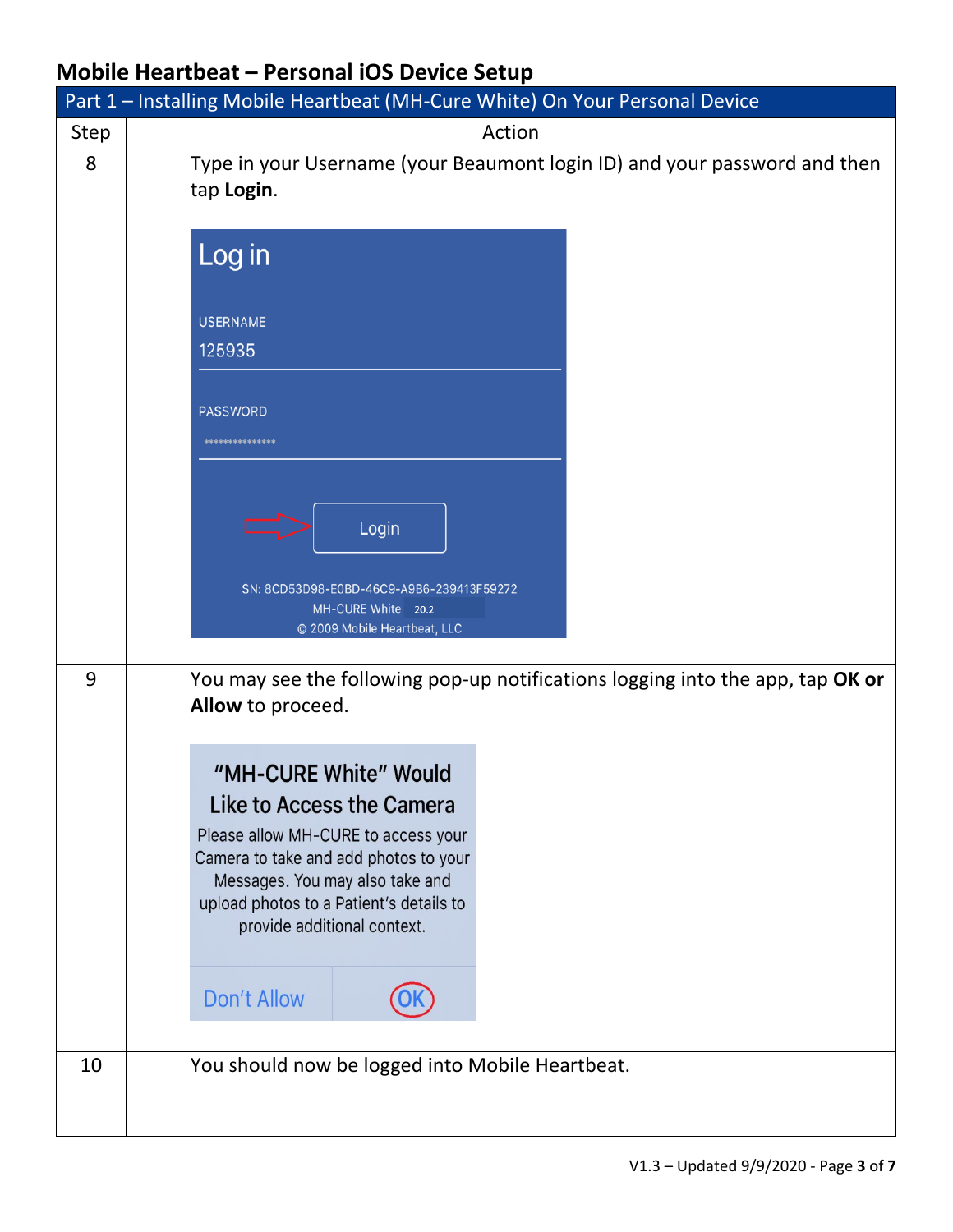|      | Part 1 - Installing Mobile Heartbeat (MH-Cure White) On Your Personal Device |
|------|------------------------------------------------------------------------------|
| Step | Action                                                                       |
| 11   | To assign yourself to the correct unit, tap Assigned Units then tap Edit.    |
|      |                                                                              |
|      | $9:18 \text{ } 7$<br>해오다                                                     |
|      | Dashboard<br>Logo<br>$9:19 - 7$<br>해오트                                       |
|      | ← Dashboard<br><b>Assigned Units</b><br>Edit                                 |
|      | Royal Oak                                                                    |
|      | *zTraining<br>· Available                                                    |
|      | Assigned Units                                                               |
|      | Ъ<br>*zTraining in Royal Oak                                                 |
|      | Dynamic Roles                                                                |
|      |                                                                              |
| 12   | Choose an appropriate hospital.                                              |
|      |                                                                              |
|      | Cancel<br>Select Hospital                                                    |
|      | Beaumont Service Center                                                      |
|      | Dearborn                                                                     |
|      | Farmington Hills                                                             |
|      | Grosse Pointe                                                                |
|      | Royal Oak                                                                    |
|      | Taylor                                                                       |
|      | Trenton                                                                      |
|      | Troy<br>Wayne                                                                |
|      |                                                                              |
|      |                                                                              |
|      |                                                                              |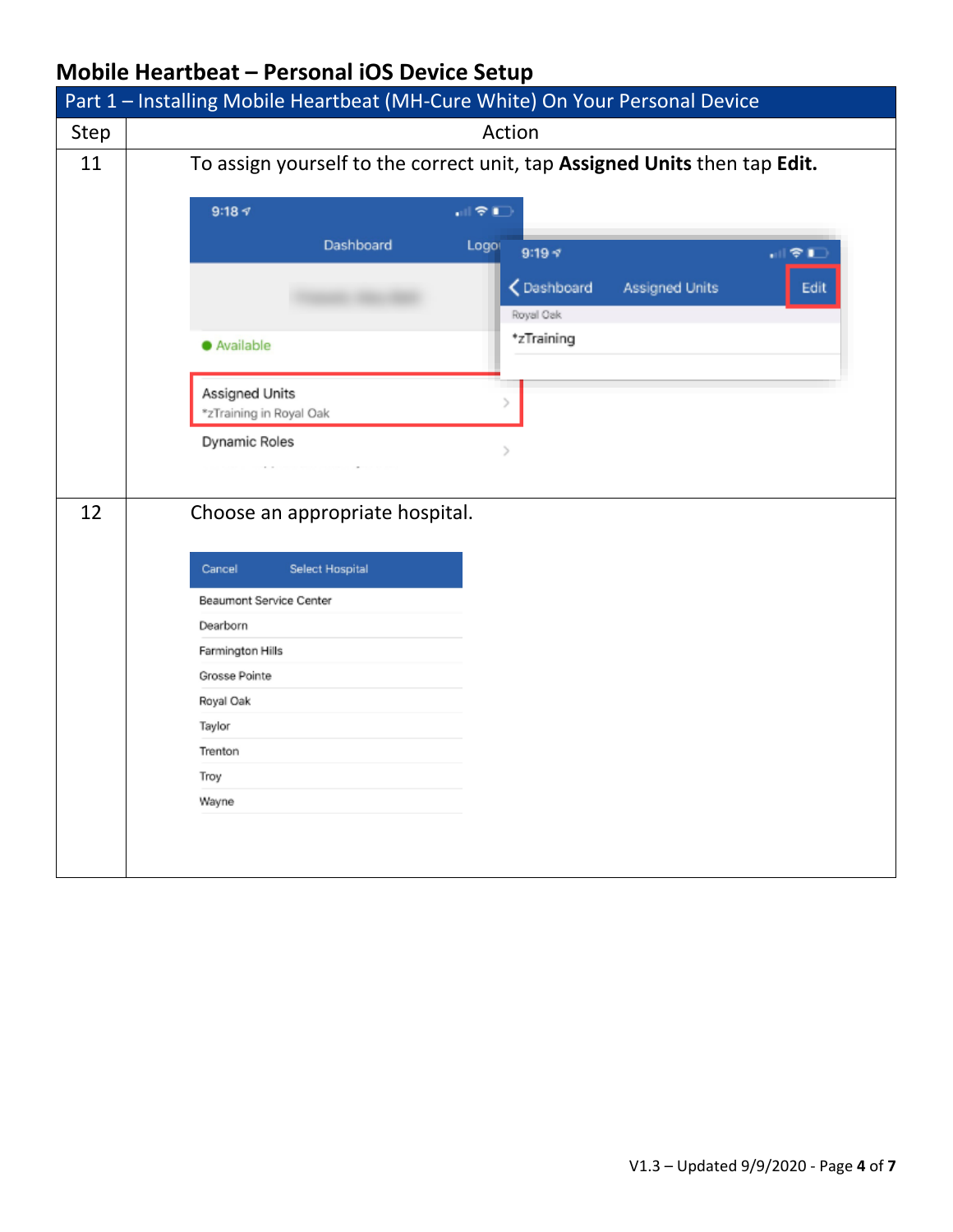|      | Part 1 - Installing Mobile Heartbeat (MH-Cure White) On Your Personal Device                                                                                                                                                                                                                                                                                                                                                                                                              |
|------|-------------------------------------------------------------------------------------------------------------------------------------------------------------------------------------------------------------------------------------------------------------------------------------------------------------------------------------------------------------------------------------------------------------------------------------------------------------------------------------------|
| Step | Action                                                                                                                                                                                                                                                                                                                                                                                                                                                                                    |
| 13   | Tap *zTraining or *New User to remove the assignment (blue checkmark will<br>be removed). Select an appropriate unit assignment (blue checkmark will<br>appear) and tap Done.<br>*Note: You may assign yourself to multiple units, however, it is not<br>recommended to assign yourself to every unit in the hospital. If you have<br>patients on more than 2-3 units, assign yourself to a user group (i.e.<br>Physician, Infection Prevention, Wound Care) rather than a unit location. |
|      | Select Unit<br>Select Unit<br>Cancel<br>Done<br>Cancel<br>Done<br><b>Royal Oak</b><br><b>Raval Oak</b>                                                                                                                                                                                                                                                                                                                                                                                    |
|      | *zTraining<br>✓<br>*zTraining                                                                                                                                                                                                                                                                                                                                                                                                                                                             |
|      | 1 NT ENDO PACU<br>1 NT ENDO PACU                                                                                                                                                                                                                                                                                                                                                                                                                                                          |
|      | 1S Surgical Services SSU<br>1S Surgical Services SSU                                                                                                                                                                                                                                                                                                                                                                                                                                      |
|      | 2 ST PACU A Over<br>2 ST PACU A Over                                                                                                                                                                                                                                                                                                                                                                                                                                                      |
|      | 2CT Cardiac Cath Holding<br>2CT Cardiac Cath Holding                                                                                                                                                                                                                                                                                                                                                                                                                                      |
|      | 2E SICU Cardiovascular Surgical Intensive Care<br>2E SICU Cardiovascular Surgical Intensive Care                                                                                                                                                                                                                                                                                                                                                                                          |
|      | 2S Surgical Services<br>2S Surgical Services                                                                                                                                                                                                                                                                                                                                                                                                                                              |
|      | 3CN SPCU Surgical Progressive Care Unit<br>3CN SPCU Surgical Progressive Care Unit                                                                                                                                                                                                                                                                                                                                                                                                        |
|      | 3E SICU Surgical Intensive Care<br>3E SICU Surgical Intensive Care                                                                                                                                                                                                                                                                                                                                                                                                                        |
|      | 4C MPCU Medical Progressive Care Unit<br>4C MPCU Medical Progressive Care Unit                                                                                                                                                                                                                                                                                                                                                                                                            |
|      | 4E MICU Medical Intensive Care<br>4E MICU Medical Intensive Care                                                                                                                                                                                                                                                                                                                                                                                                                          |
|      | 5C Nephrology Transplant<br>5C Nephrology Transplant                                                                                                                                                                                                                                                                                                                                                                                                                                      |
|      | <b>5CE Pediatrics</b><br><b>5CE Pediatrics</b>                                                                                                                                                                                                                                                                                                                                                                                                                                            |
|      | 5CN SPCU Surgical Progressive Care Unit<br>5CN SPCU Surgical Progressive Care Unit                                                                                                                                                                                                                                                                                                                                                                                                        |